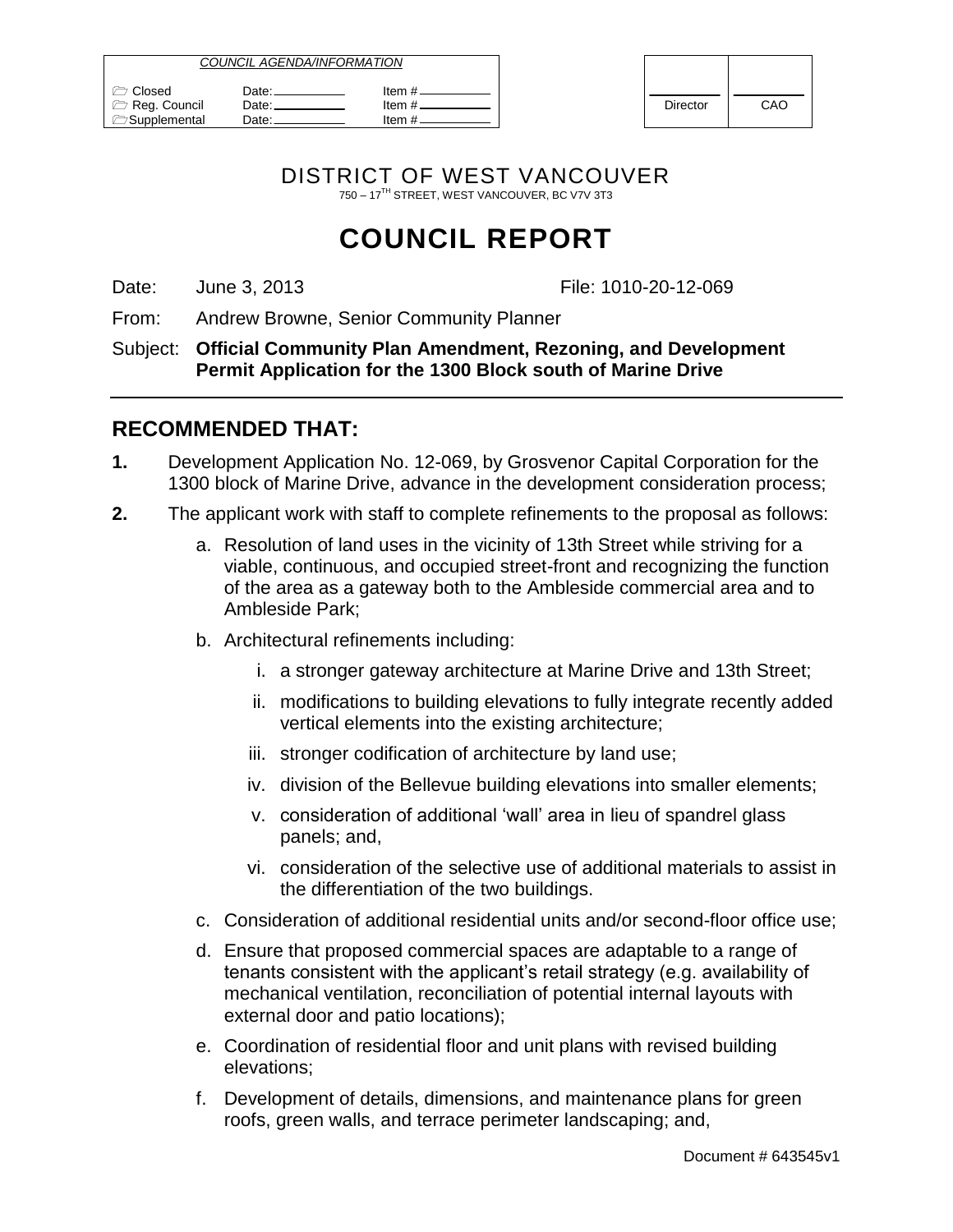- g. Various public realm and landscaping revisions to ensure consistency with the Ambleside Streetscape Standards, while allowing for contextual and sympathetic upgrades beyond the Standards;
- **3.** Staff bring forward draft bylaws and a development permit package for Council consideration after refinement, design development, and additional Design Review Committee evaluation;
- **4.** Staff commence actions necessary to close the District-owned laneway in the block, raise title, and perform any related work; and,
- **5.** Staff return to Council on July 22, 2013 with a progress report on a potential Community Amenity Contribution.

### **Purpose**

To provide Council with the outcome of the Design Review Committee"s May 30th consideration of the revised proposal (Appendices E & F), to recommend final refinements to the proposal, to affirm next steps, and to recommend that staff be directed to begin preparation of the necessary implementing bylaws and permits.

### **1.0 Background & Policy**

1.1 Prior Resolutions

May 13, 2013 – Council affirmed the Process and Consultation Plan, directed that the revised proposal be referred to the Design Review Committee (DRC) for evaluation of the applicant"s response to Council"s direction of March 4, 2013, and directed that staff return to Council with recommendations for final revisions and potential direction for bylaw preparation.

March 4, 2013 – Council set direction for revisions to the application and asked that the proposal come back to Council prior to returning to the DRC.

November 19, 2012 – Council directed that community consultation begin, that the proposal be referred to the DRC for comment, and that staff report back to Council on the outcome of those events.

### 1.2 Official Community Plan (OCP)

Further review and consideration of the Ambleside Town Centre was identified as a priority in the 2004 OCP. Over the next several years the District and the community worked towards determining a new vision of Ambleside as the heart of West Vancouver, and after much discussion and consideration the *Ambleside Town Centre Strategy* was created. Council amended the OCP in July 2008 to give effect to many of the actions, policies, and guidelines set out in the *Strategy*. Amongst other items, the OCP directs the District to reinforce the role of Ambleside as West Vancouver"s Town Centre (Policy LE2) and integrate strategies for the Town Centre, Arts and Culture, Ambleside Park, and the Argyle Waterfront (Policy LE2.1).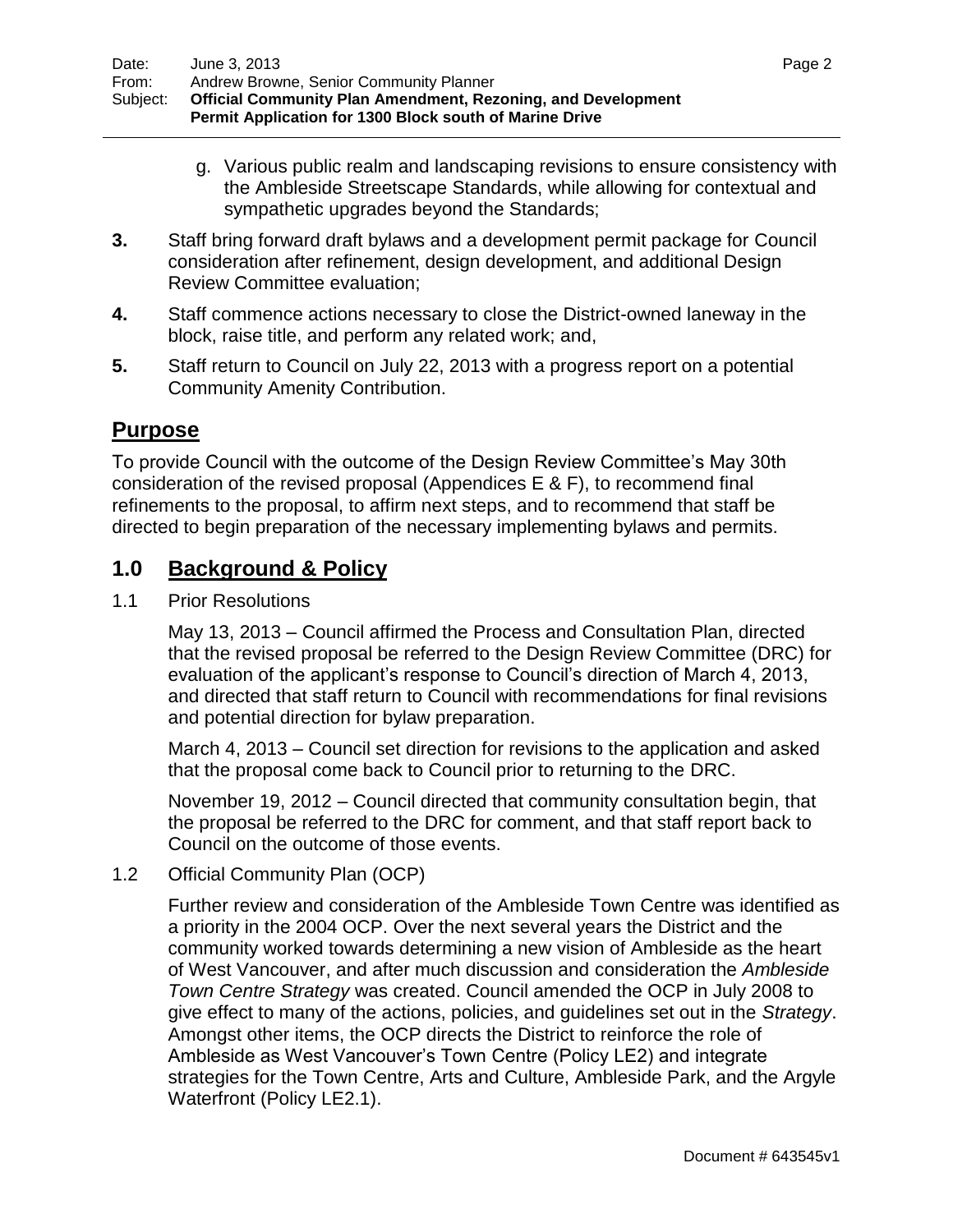Implementation of the *Strategy* is through an integrated approach to Ambleside revitalization as illustrated in Appendix A (known as "the Ambleside puzzle").

In 2008, amendments were also made to the OCP with respect to Built Form and Neighbourhood Character policies for Ambleside; of particular importance is Policy BF-C4 (see Appendix B). This policy provides for the 1300 block south of Marine Drive, as well as two other blocks in Ambleside, to be suitable for consideration of densities above 1.75 FAR and buildings over four storeys if the development results in:

- a community amenity contribution that offsets the increased density and could include community space, additional public parking and rental housing; and,
- a superior building and site design, including increased open spaces or public square, walkways, and enhanced view corridors.

### 1.3 Bylaw

Present zoning of the block varies by parcel and includes C2, CR2, and PU1. The C2 zone allows a variety of commercial, office, and retail uses, and residential uses above the first storey. CR2 zoning allows full- and self-service gas stations, and the PU1 zone allows for public institutional uses such as municipal buildings and police and fire stations.

| <b>STRATEGIC INITIATIVES</b>                          | <b>MILESTONES</b>            |
|-------------------------------------------------------|------------------------------|
| 1.3.2 - Initiate Public Safety Building Development - | - Proceed with and complete  |
| Police Station Relocation - City Hall Block           | rezoning of 1300 Block       |
| 1.4.5 – Advance major development applications        | - Implement and process 1300 |
| consistent with the District vision                   | block Marine Drive           |

### **2.0 Balanced Scorecard**

### **3.0 Analysis**

3.1 Evaluation of revisions by the Design Review Committee

On May 13, 2013 Council requested that the DRC evaluate Grosvenor"s revised proposal in the context of Council"s direction of March 4, 2013. The DRC did so at its meeting on May 30, 2013 (Appendix C) and resolved the following:

THAT the Design Review has reviewed the Mixed Use Development for Grosvenor Capital Corporation at 1300 Block Marine Drive and recommends advancing to Development Permit level drawings for further Committee review considering the following comments:

- $\bullet$  Look at the gateway aspect at Marine Drive/13<sup>th</sup> addressing form. traffic patterns, use and character
- Integrating more office space in the building, and not at grade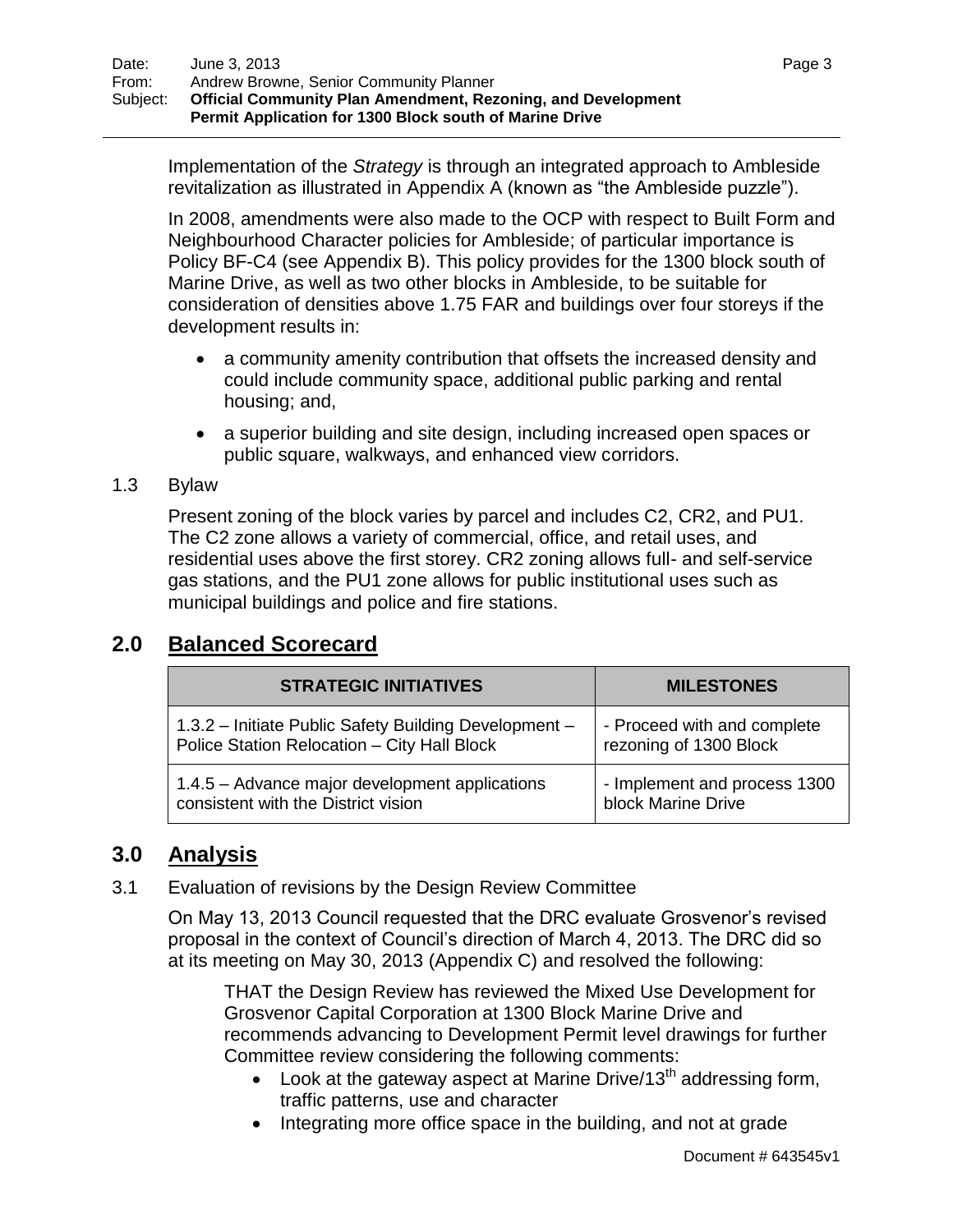- Do not agree with the residential at grade
- $\bullet$  Animating 13<sup>th</sup> Street, and look at the opportunity to increase connectivity to Ambleside Park
- Look at legibility of materials and uses to contain residential character distinct from other uses
- Further design development to address the coherence of the horizontal and vertical elements
- Consider a community benefit of some affordable housing within the project
- Consider increasing number of residential units within the same square footage
- At the next stage provide the proposed target tenant mix
- The hierarchy of the paving

Committee members noted the significant amount of progress made on the project by the applicant team, and that they generally felt the applicant had listened to their earlier concerns and responded appropriately. The general sentiment was that the proposal required some improvement and refinement but was on course.

Upon further query by a Council liaison, and later by members of the public, the Committee expressed its comfort with the proposed height and density and felt that the applicant had responded appropriately to the substance of the Committee"s previous concerns, while noting that certain targeted improvements to building architecture remain crucial (e.g. gateway architecture).

Much discussion ensued on the relative merits of locating residential townhouses and office space in the vicinity of 13th Street, noting that residences were perhaps not the best linkage to the park, and that the placement of office space on Marine Drive created a missed opportunity. Additional comments included the importance of identifying how the retail strategy unites with the building"s design, and the importance of continuous weather protection for sidewalks and the galleria.

A significant amount of discussion was focused on architecture. There was a general feeling that the buildings may have lost some of their cohesiveness through the addition of vertical elements that are not yet fully integrated into the existing architecture. In addition, a desire for the Bellevue Avenue elevation to be broken down into smaller visual areas was expressed, with Committee members noting that the elevation felt somewhat too large and corporate. Finally, members noted the potential for the architectural expression to be more codified by land use (i.e. difference in appearance for residential vs. commercial portions of the buildings), and for the potential of additional building materials to provide better differentiation between the two buildings.

3.2 Recommended refinements for the final Development Permit package

The recommended refinements to the proposal are discussed below, and reflect a synthesis of feedback from both the DRC and staff.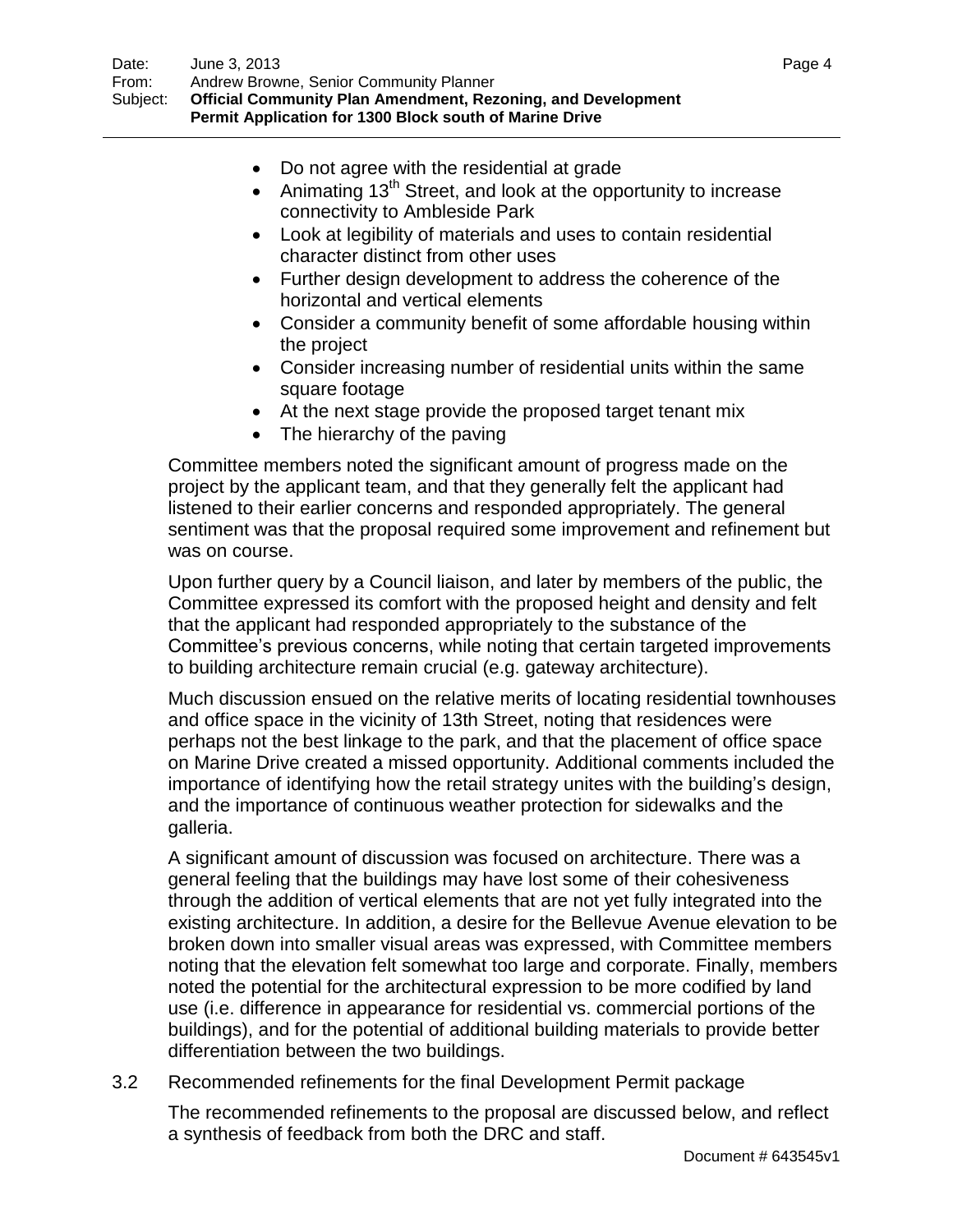*a. Resolution of land uses in the vicinity of 13th Street while striving for a viable, continuous, and occupied street-front and recognizing the function of the area as a gateway both to the Ambleside commercial area and to Ambleside Park;*

As a reaction to staff and Council feedback, and in the hope of avoiding stagnant and un-leased retail space, the applicant made revisions to include residential townhouses and flex retail/office space in the vicinity of 13th Street. The DRC noted concerns with this approach, namely that residential townhouses were not a suitable linkage to Ambleside Park, and that ground-floor office was a misstep.

The Official Community Plan provides some guidance on these matters. Policy BF-C 4.2 notes that the District should be encouraging concentration of commercial uses principally between 14th Street and 18th Street, while policy BF-C 4.4 calls for increasing the proportion of residential use in the 1300 and 1800 blocks of Marine Drive, including the option for 'flex' uses such as live/work.

As the longest block in the Ambleside commercial area, and the farthest east, the 1300 block is not without its challenges. However, the west side of the site benefits from strong linkages to an existing retail presence on Marine Drive, and Grosvenor has built on this strength by splitting the long block into two buildings. This mid-block link allows new pedestrian window-shopping "circuits" in the galleria and 14th Street plaza.

Street-front office would not normally be considered appropriate in an established commercial area, however in this instance there is no continuous retail presence to be sustained east of 13th Street. What would undoubtedly be inappropriate in the centre of the Ambleside commercial area may well be the most appropriate land use at its periphery.

Above all, staff are mindful of the importance of sustaining a viable, continuous, and occupied street-front. While ground-floor office may not have the most engaging presence, it is a better alternative than retail space which cannot be leased or, worse, showcases a succession of failed businesses. Perhaps the gateway to Ambleside is best represented by a stable office anchor that provides a sense of arrival to a commercial district.

With respect to the residential townhouses proposed for Bellevue Avenue and 13th Street, it is likely the case that retail viability is even more challenging here than at Marine Drive and 13th Street. While some intriguing ideas have been offered (e.g. park supportive retail or equipment rental), it is not at all clear that these ideas are commercially viable in the short- or long-term without significant and ongoing subsidy.

With respect to alternative uses for Marine Drive at 13th Street, the original application included an *Artists for Kids* space that was proposed as a potential component of an anticipated Community Amenity Contribution. This notion has not met with much public enthusiasm to date, and in any case art galleries do not necessarily present dynamic exteriors to the street. Nonetheless, this or some other arts- or civic-related use does remain an option.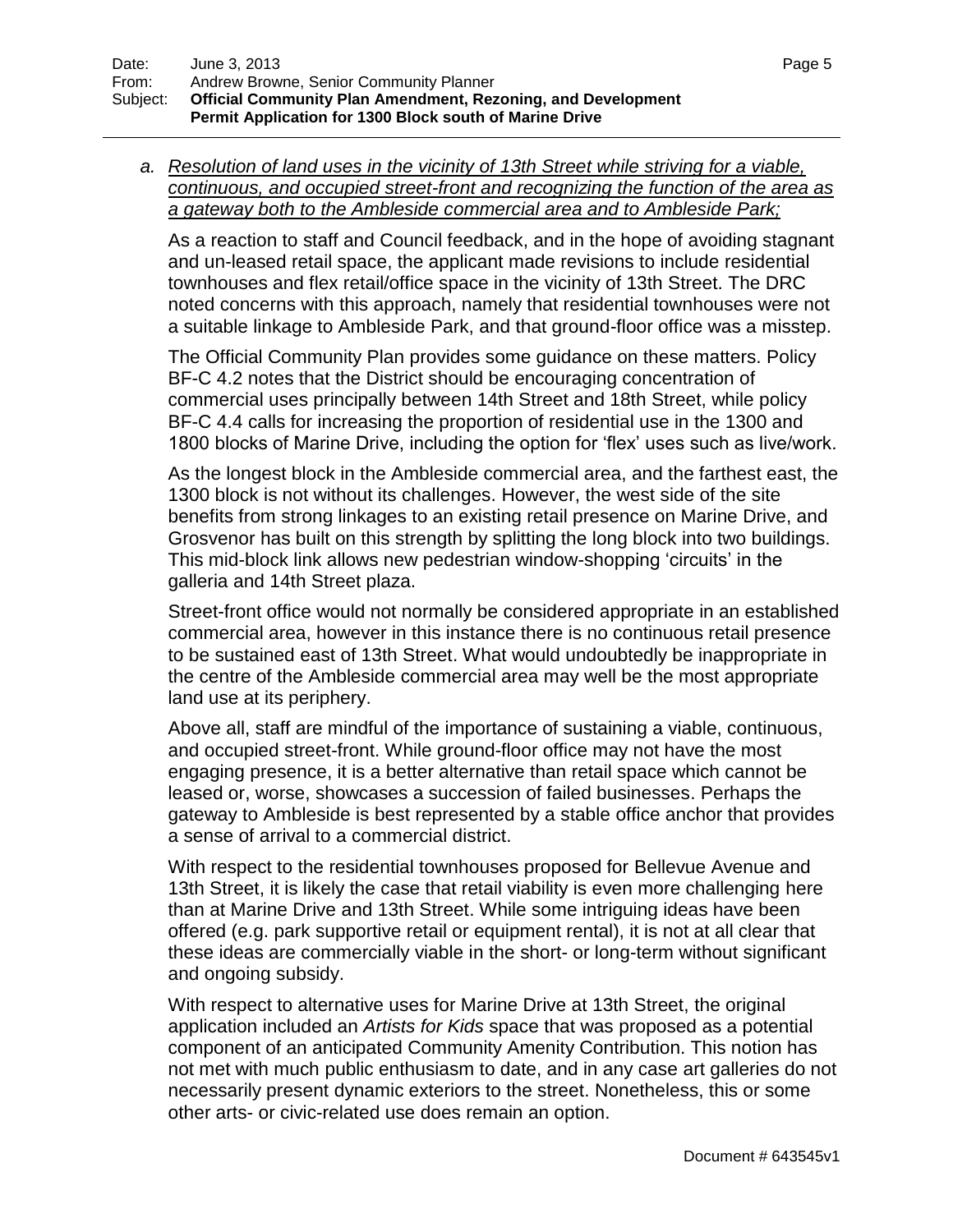The question of what land use will have the most success in the vicinity of 13th Street has been wrestled with for some time by both the applicant and staff. While staff have asked the applicant to study the commercial viability of these spaces in more detail, it remains the opinion of District staff that the provision of residential townhouses and flex office/retail space is the most promising programming for an area that may otherwise be marginal with respect to achieving a volume of foot traffic that is viable for traditional storefront retail.

In addition to the above, staff have recommended that the applicant work to create a stronger gateway architecture at Marine Drive and 13th Street, and that linkages to Ambleside Park can be achieved by means of an improved streetscape and enhanced pedestrian crossings.

### *b. Architectural refinements including [...];*

Staff and the DRC concur that, while the proposal is vastly improved from the original submission, further improvement is necessary. A more forward and confident architectural statement is appropriate for the gateway corner of Marine Drive and 13th Street to indicate a sense of arrival into the Ambleside commercial area, and additional potential exists to marry the architecture with whatever land use is deemed most preferable for the space.

The architect has also been asked to consider the architecture of the entire program in respect of the amount of glazing provided, especially in light of the possibility that some portion of glazed area may actually conceal conventional wall-systems as a result of upcoming Building Code changes related to energy performance. Additional wall area could help the buildings fit better within the architectural context of Ambleside.

In addition, the DRC suggested that:

- the Bellevue elevation feels too office-like and should be broken into a series of smaller volumes as were applied to the Marine elevation;
- the use of additional materials and/or colours may assist in further differentiating the two building masses; and,
- some work remained to fully integrate recently added vertical elements into the existing architecture.

### *c. Consideration of additional residential units and/or second-floor office use;*

The current proposal includes 100 residential units (increased from the 88 originally proposed). While the applicant is reconciling revisions to the building elevations with unit plan layouts, it would be ideal if additional units could be found in the building floor plans. In the event that second-floor office is able to be accommodated, the applicant would not be expected to field additional units.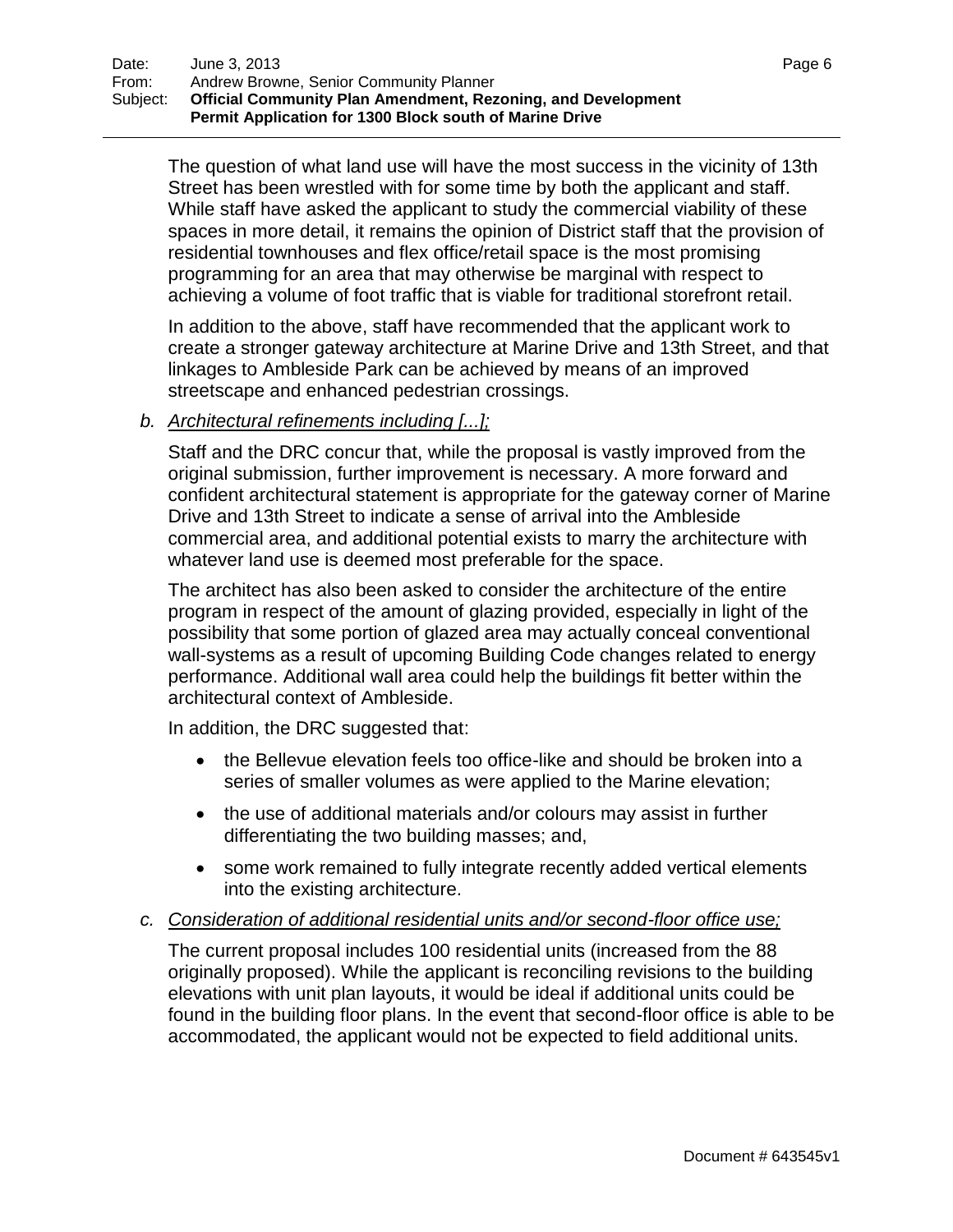*d. Ensure that proposed commercial spaces are adaptable to a range of tenants consistent with the applicant's retail strategy (e.g. availability of mechanical ventilation, reconciliation of potential internal layouts with external door and patio locations);*

While particular tenants or classes of business obviously cannot be guaranteed, staff would like to ensure that the spaces envisioned as, for example, restaurants, are able to accommodate that use without future complication (e.g. odour control and prevention of bylaw enforcement complaints) and are documented within the Development Permit where appropriate.

*e. Coordination of residential floor and unit plans with revised building elevations;*

While the number of residential units proposed increased from 88 to 100, floor plans, and unit sizes and types were not specifically detailed pending consideration of the revisions in general terms by the DRC. This detail will now be generated by the applicant, and it is likely that recommended architectural changes may also have an impact on unit layout.

*f. Development of details, dimensions, and maintenance plans for green roofs, green walls, and terrace perimeter landscaping; and*

Terrace perimeter landscaping is desirable, but challenging over time in terms of access, maintenance, waterproofing, and permanence. Details of plant species, density, maintenance, et cetera are also to be provided for the proposed green roofs and walls.

*g. Various public realm and landscaping revisions to ensure consistency with the Ambleside Streetscape Standards, while allowing for contextual and sympathetic upgrades beyond the Standards.*

Small corrections are required for consistency with the Ambleside Streetscape Standards, including tree positioning at the bus bump-out, and orienting the basalt banding perpendicular to the Marine Drive curb adjacent to the east building. Some fine-tuning of public art podium locations is likely also required.

Staff also recommend that the applicant consider streetscape improvements serving to better connect the site south toward the 14th Street pier and east toward Ambleside Park.

3.3 Lane closure

It may be necessary for staff to commence certain actions relating to the closure of the District-owned laneway in accordance with its obligations under the Purchase & Sale Agreement. This would come forward as a separate report likely in July.

3.4 Community amenity contribution

Should Council choose to advance the development application forward, as recommended, staff will commence work on a potential community amenity contribution and provide a progress report in July.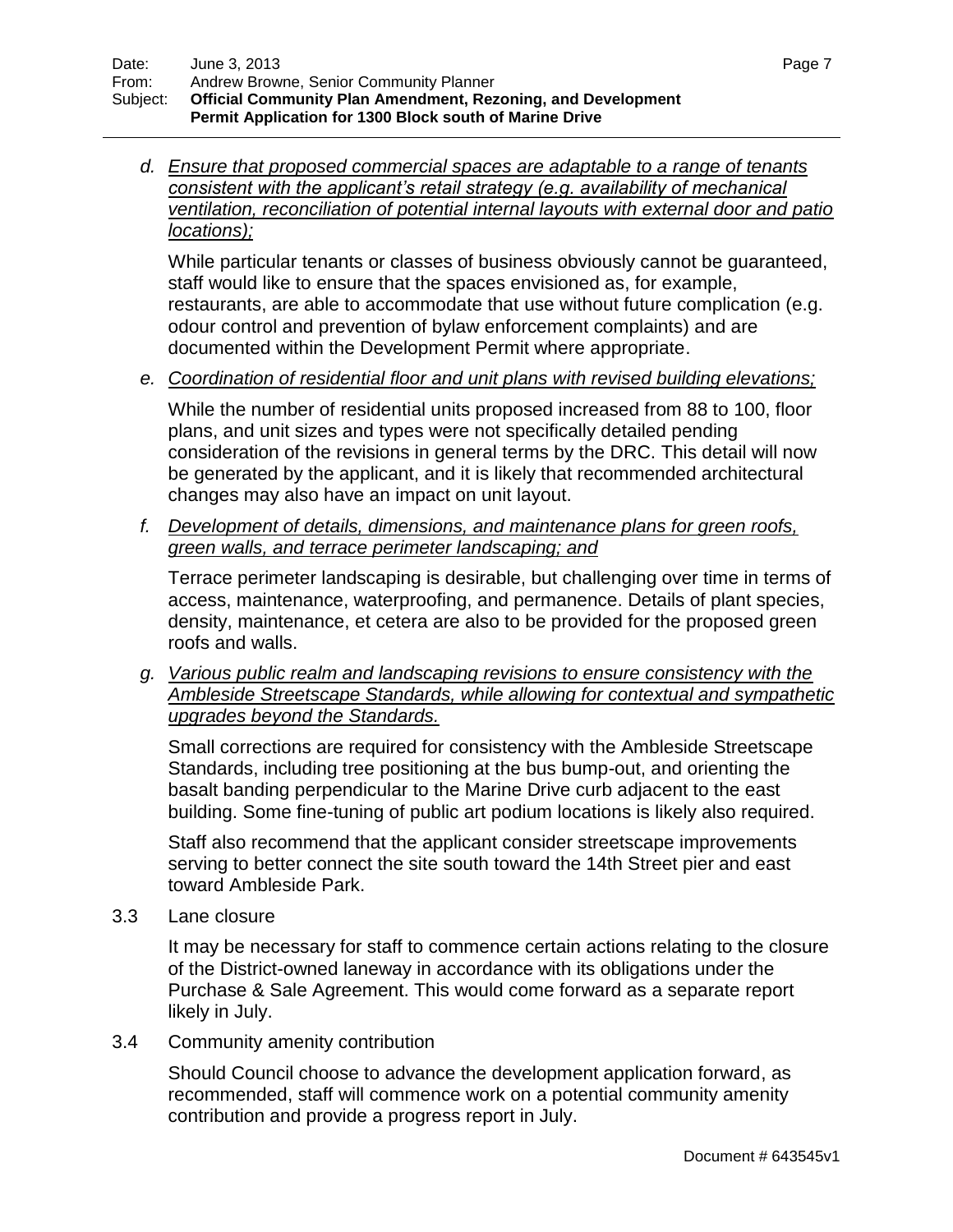### 3.5 Conclusion

The DRC has evaluated the revisions made by the applicant in response to Council"s direction of March 4, 2013, and determined that the project is ready to move forward to final Development Permit drawings. Staff recommend that the application move forward to bylaw preparation, return to DRC in July, and return to Council for consideration following the August break (see Appendix D for the full application timeline).

### **4.0 Options**

### *(as recommended by staff)*

A. Advance the application forward in the development consideration process following refinements and further review as recommended by staff in the report dated June 3, 2013;

### *(or, alternatively)*

- B. Provide different or modified direction (to be specified) and/or request additional information (to be specified); or,
- C. Reject the application.

Author

Andrew Browne

Appendices:

- A Ambleside "Puzzle"
- B Official Community Plan excerpts related to Ambleside
- C Minutes of 30 May 2013 Design Review Committee meeting (unadopted excerpt)
- D Application timeline
- E Project data sheet
- F Drawing booklet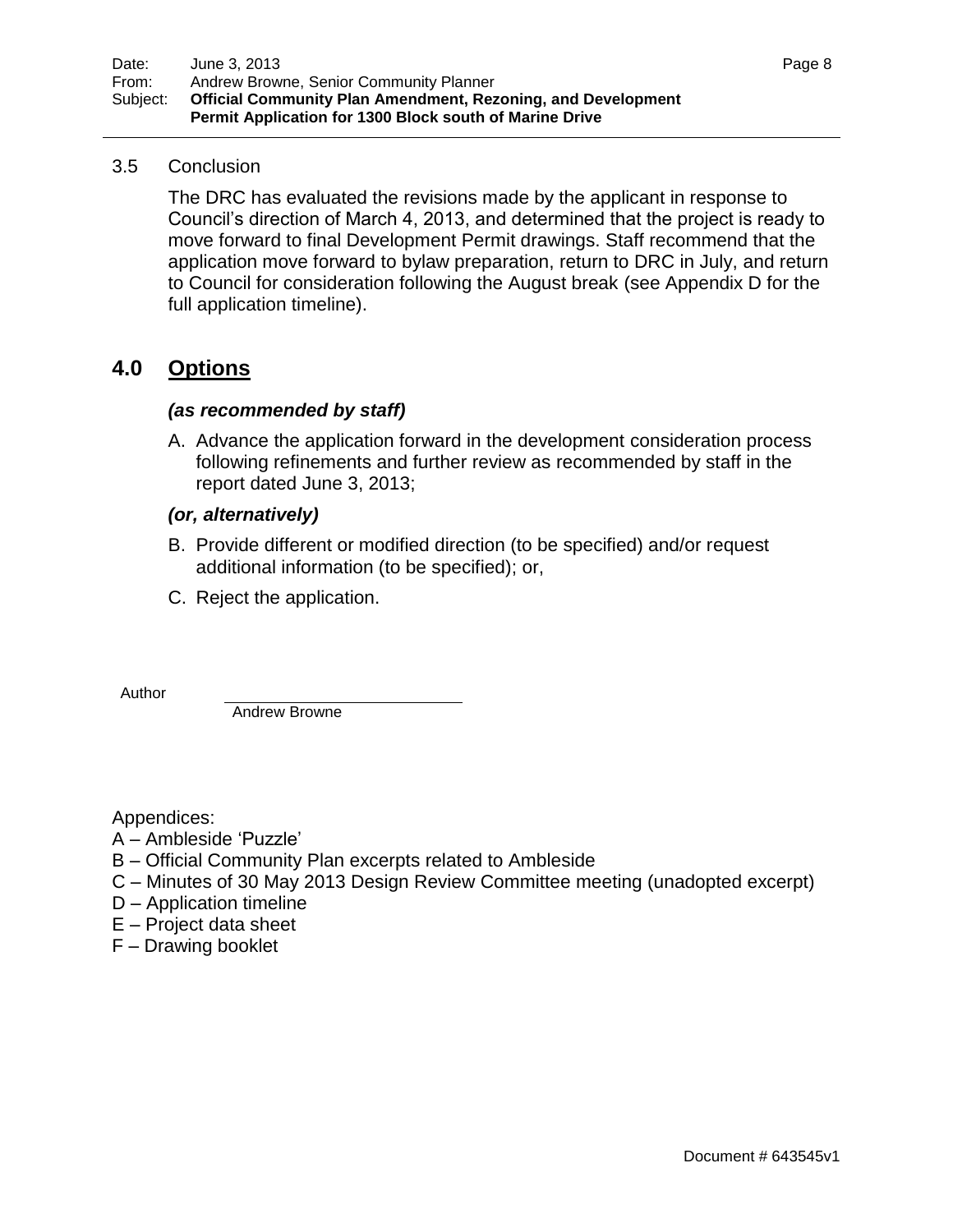## **APPENDIX A**

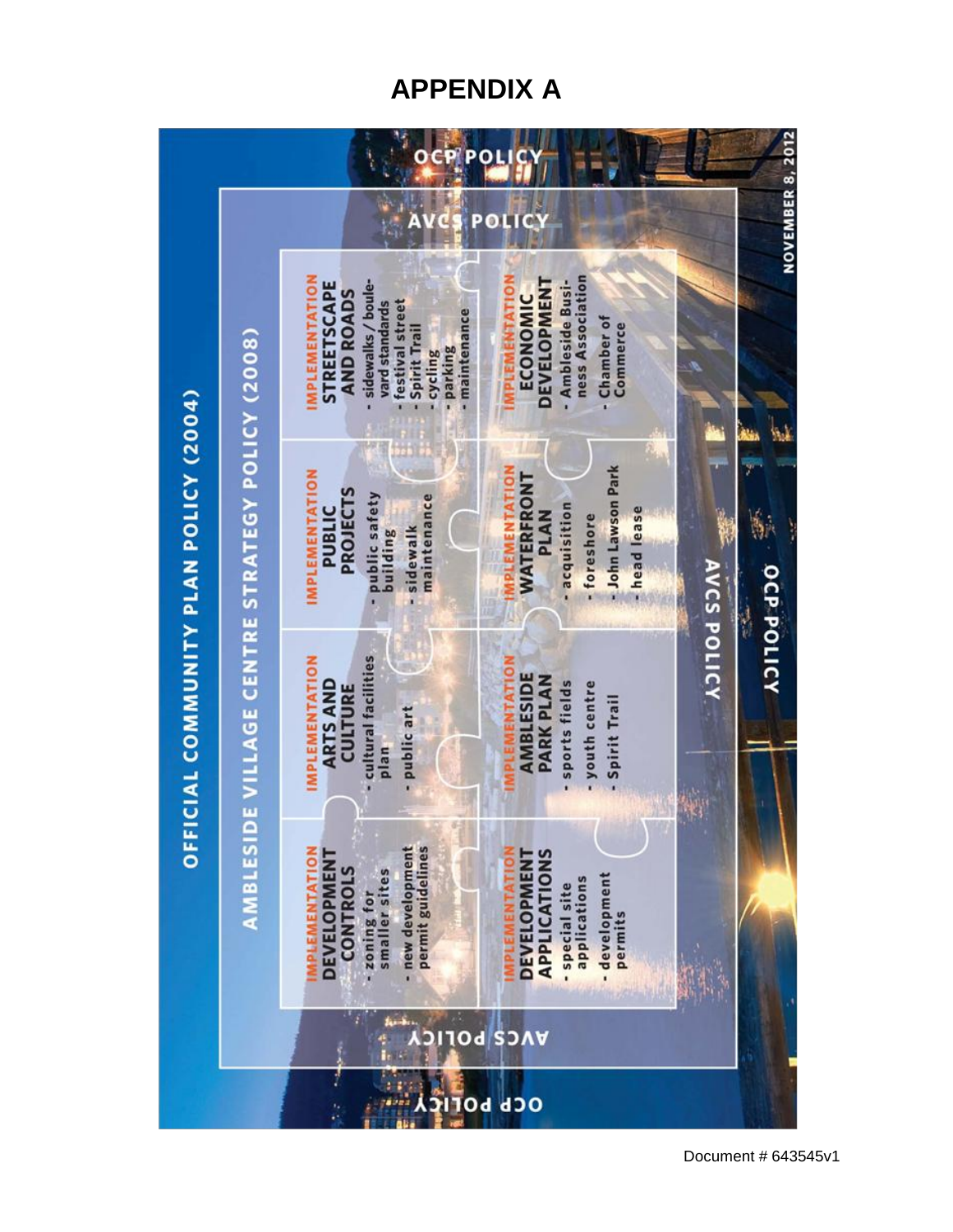## **APPENDIX B OCP excerpts related to Ambleside**

**Policy BF-C 2:** Support the commercial centres by encouraging residential uses.

 Encourage mixed commercial/residential development within commercial areas while retaining commercial frontage at street level where appropriate.

**Policy BF-C 3:** Enhance Ambleside Town Centre as West Vancouver's recognized Town Centre.

#### **Policy BF-C4: Consider buildings over four storeys on three special sites along Marine Drive – 1300 block south, 1400 block north, and 1600 block south.**

- The size and configuration of these larger sites can provide greater design opportunity, and flexibility to consider proposals with varying height is considered to be in the public interest.
- Notwithstanding building guidelines applicable in Ambleside, buildings on these special sites shall remain at two storeys as provided for in the zoning bylaw and increases in height would be considered as part of a rezoning application for specific site development.
- Any such application shall include an illustration of the development that could occur within the same four storey height and Floor Area Ratio of 1.75 that could be approved on sites elsewhere in Ambleside. A process of preliminary evaluation of the development proposal in comparison to this standard shall occur involving the local residential and business community and advisory committees of Council. Based upon that preliminary assessment, Council will decide whether to proceed with further review and formal consideration of bylaw amendments and development permits.
- Height in excess of four storeys would only be considered if it resulted in a superior building and site design, including increased open spaces or public squares, walkways and enhanced view corridors. A variation in FAR above 1.75 would only be considered in relation to offsetting the cost of providing assets such as community space for an art gallery, civic meeting space, additional public parking and rental housing.
- The site specific public amenity contribution for inclusion in the new zoning would be negotiated as part of the application.

**Policy BF-C 4.5:** Enhance Ambleside Town Centre's sense of place and uniqueness, including its growing role as a home for civic and cultural activities.

 Provide multiple opportunities for community meeting places and the use of streets and plazas as venues for civic events, including extended open spaces and landscaping on 14<sup>th</sup> Street and 17<sup>th</sup> Street below Marine Drive and civic spaces on the larger special development sites identified in Policy BF-C4. Such civic streets would be beautified and provide visual connections to the waterfront recreation and cultural facilities, but remain as normal traffic streets except for occasional community events. Access and use of adjacent private lands would form part of negotiations during rezoning applications.

**Policy BF-C 4.6:** Strengthen the connections between the waterfront and the Town Centre, with increased cultural and recreational activity and stronger functional links.

 Encourage commercial activities on the north/south streets to increase pedestrian interest and activity, and to draw people both from the waterfront and down to the waterfront

**Policy BF-C 4.8:** Provide street design improvements and parking facilities that complement and enhance the Ambleside Town Centre.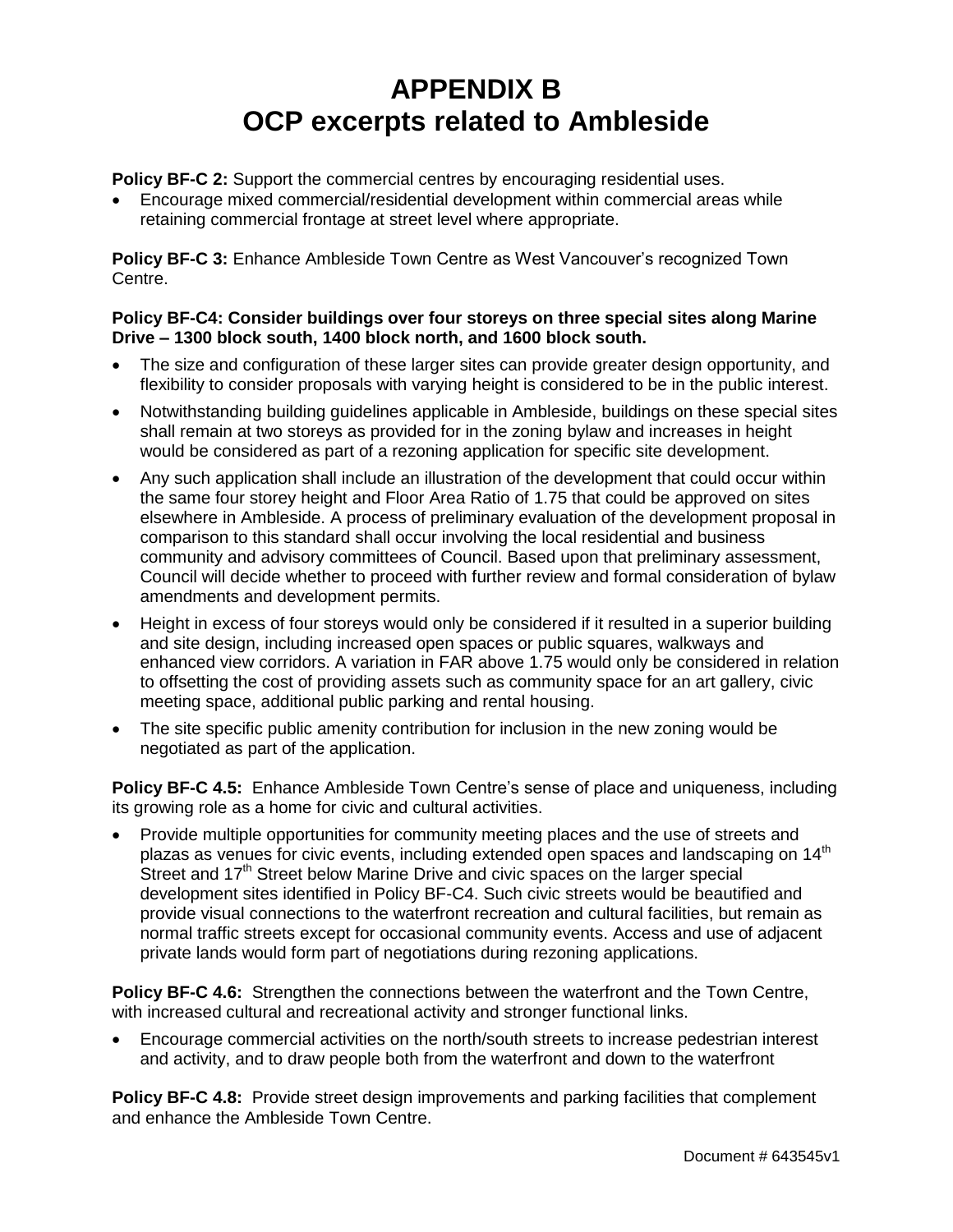## **APPENDIX C Minutes of May 30, 2013 Design Review Committee Meeting (unadopted excerpt)**

### **4.2 GROSVENOR CAPITAL CORPORATION 1300 BLOCK SOUTH SIDE MARINE DRIVE, MIXED USE DEVELOPMENT; FILE: 1010-20-12-069**

### **Background:**

Andrew Browne introduced the project. He advised that Council requested the Committee evaluate the revised submission for consistency with direction expressed by Council on March 4, 2013. He reviewed Council"s March 4, 2013 and noted specific items that staff would like the Committee to consider.

### **Project Presentation:**

Using power point presentation and renderings James Patillo, Senior Vice President Grosvenor Americas opened the presentation. He advised that the resubmission addresses all of the recommendations by Council but still maintains integrity of design. He understands the significance of this building and excited about prospect of what it will mean in West Vancouver.

Architect James Cheng, addressing the Committee"s comments and Council"s recommendations, went over the changes to the building design including:

- building height reduction of 27 ft. for west building and 26 ft. for east building via reducing floor to ceiling height of residential units by 1 ft. and eliminating one residential storey in each building;
- an increase in number of residential units from 88 to 100 units;
- a reduction in height and area of roof top equipment building;
- steps taken to make the two buildings distinct;
- introduction of vertical elements and rectangular facade elements; and
- refinements to building bulk.

Landscape Architect John Wong went over revisions to the landscape plan, noting consistency of the public realm treatment to the approved Ambleside Streetscape Standards.

### **Committee Questions:**

The Committee provided questions, with the applicants" response in *italics*, including the following:

- How would you compare your submission to the Merrick Building?
- Unit size reduction, would we be seeing these floor plans? *The project is still very much in flux, but once we get the go ahead to proceed, these plans will be finalized and included in the next submission*
- How do the vertical elements relate to the plans? *Relate to the party walls.*
- Have you looked at ideal tenant mix for the project? *The mix is important to the success of the project and to ensure uses at different times of the day; at a high level, the strategy is small scale retail with a local commitment – more like Crema than Park Royal Village.*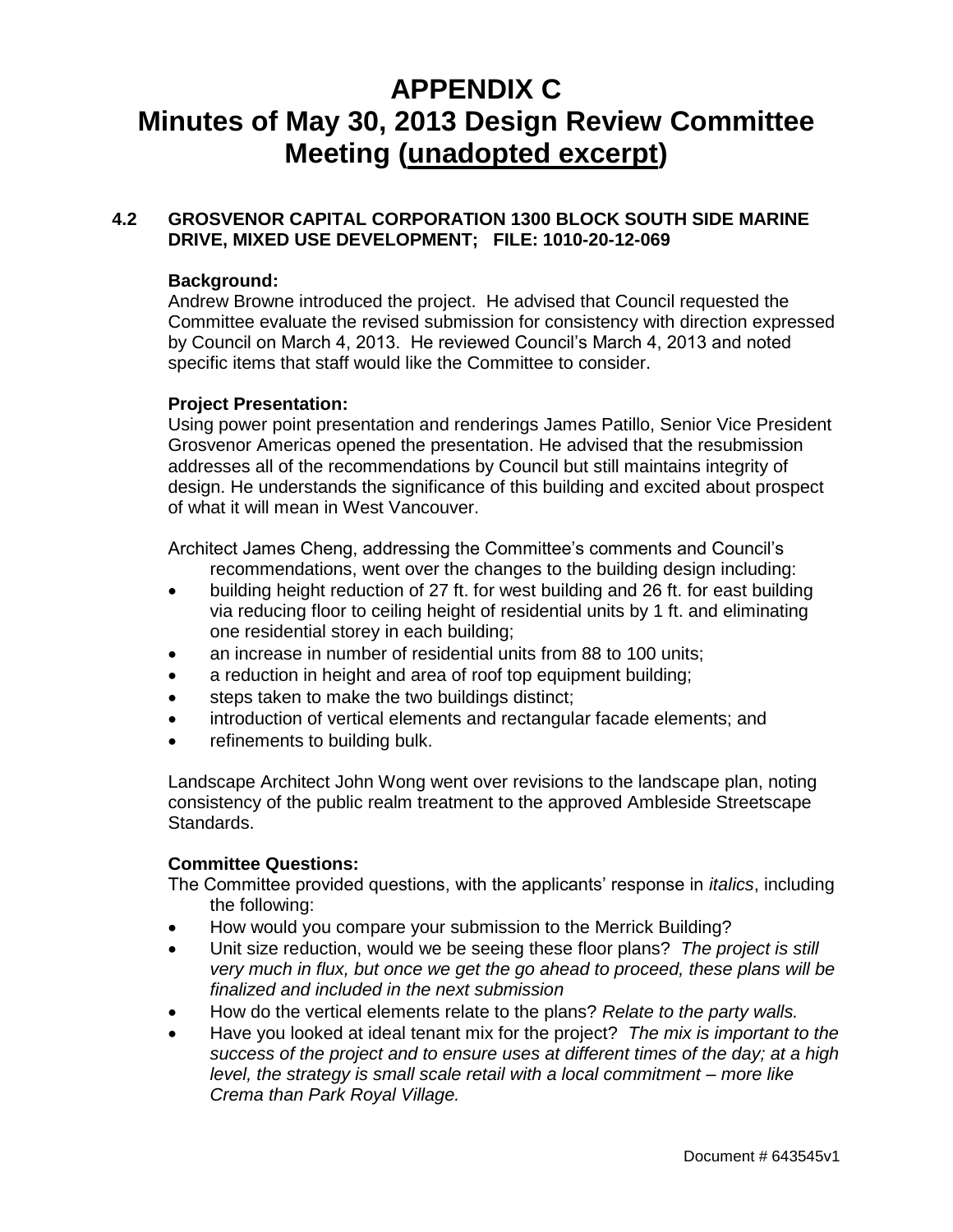- How the community spaces in this community relate to West Van events such as Harmony Arts? *Will extend community events down to this end of Ambleside and see as key link to Ambleside Park.*
- How much clearance between the benches on Marine Drive and the building? *Set building back to include the benches and maintain full width sidewalk.*
- Two types of tree grates are shown? *These have been provided as examples but have not decided which one to use. Will only use one design.*
- Was consideration given to link up to Ambleside Park rather than bringing in residential which kills activity in this area? *Originally had park supportive retail but feedback was that Ambleside Park has unique character and identity and to not merge with Ambleside retail.*
- Have you addressed car lights shining into retail units at  $13<sup>th</sup>$  townhouses? *Ground floor living area and bedrooms on second floor, and at night there is less traffic in this area. Good to have eyes on the street from CPTED principal.*
- Package provides superimposed context pictures, missing are views from water and the park.
- Why isn't there office space or at least some on the 2<sup>nd</sup> floor? *Goal of Ambleside is to have animated pedestrian experience; feel residential on 2nd floor best supports this objective; also, office on the 2nd floor does not activate the street.*
- What is purpose of the bridge that connects the two buildings? *Connects amenity area of the two buildings and would be open to invited guests to provide a viewpoint to participate in what's going on in atrium.*
- Have you considered not covering the atrium space? *People complained no outdoor covered space in West Vancouver; given climate conditions would provide year round usability.*
- Have designated areas for cafes or restaurants? *Not specifically, but all corner areas have sliding partitions and south facing units have capability to be used for restaurants.*
- Is there a continuous overhang on Marine Drive for weather protection? *Everywhere except townhouses.*

### **Committee Comments:**

Members" comments on the application included:

- Very clear and comprehensive presentation.
- Are there units in the building that might not be as saleable as others, that could to be offered to people with disabilities. *The applicant clarified that the entire building is designed for universal accessibility.* The DRC member clarified that the concern was more about affordability than accessibility.
- Question the appropriateness of the overall vernacular for Ambleside as building looks more like it should be in False Creek. Ambleside buildings all seem to have "heavier" elements, while this building has a lot of glass, and thus appears "corporate". As a gateway the first impression is that this building is an office building. Find the corner articulation points into the intersection as an intrusion. Elevations along the street are much more interesting and could be carried into the gateway corner.
- Great improvement and appreciate all the effort and time given to walk around Ambleside to help inform the design, all the comments well handled. Don"t know how vertical massing elements relate to floor plans, liked the building the way it was before and don"t like big blocky elements as they add too much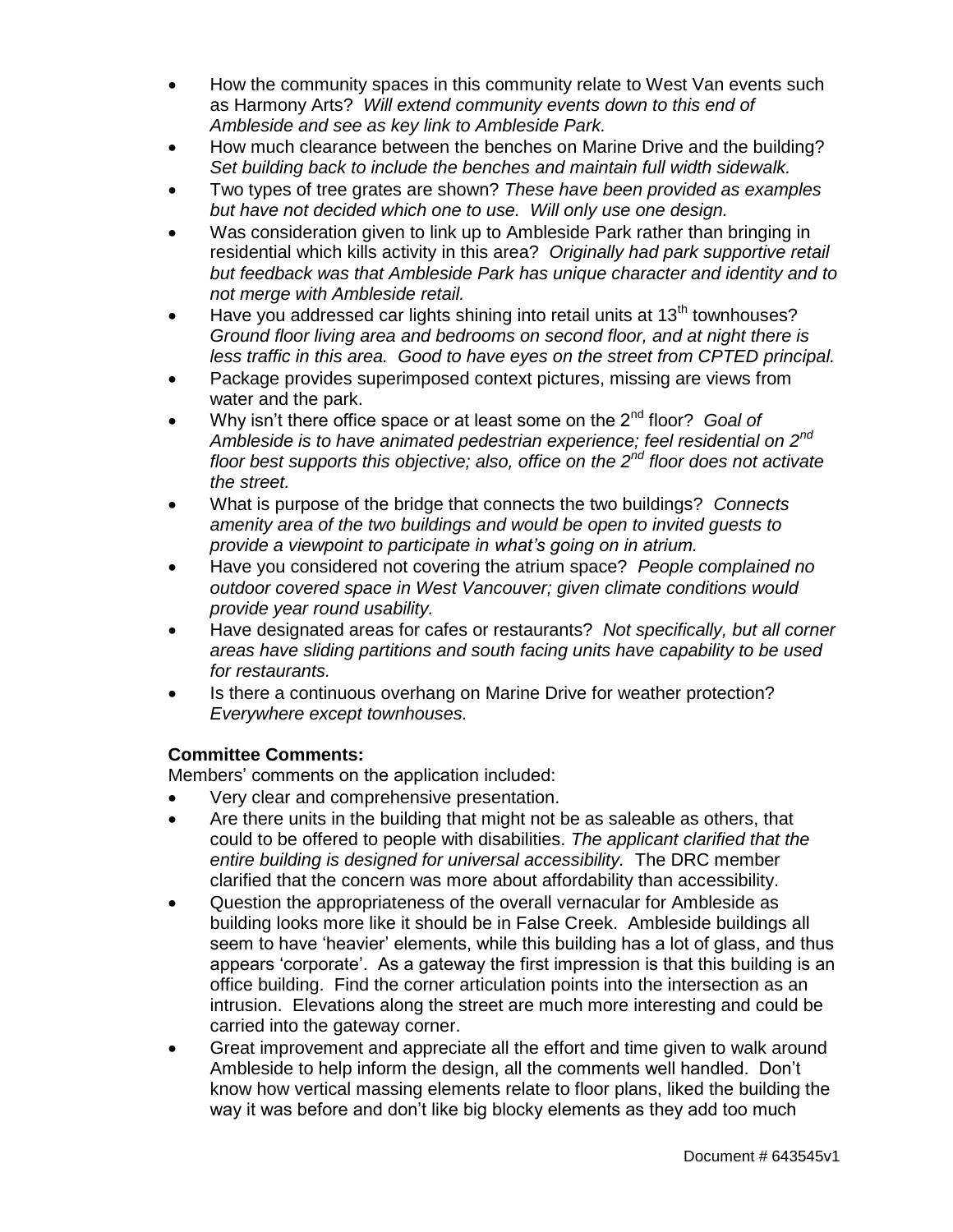mass; not entirely convinced verticality does anything to reduce the mass. Concern about wood fenestration durability and longevity.

- Pedestrian experience is at the first level of a building; make sure width of the sidewalk, extent of the covering of the sidewalk and the use of the warming wood elements will be adequate for the pedestrian experience.
- Seems to be a lack of cohesiveness to the outside of the building; lost the gel that held it together. South elevation looks much more corporate than north elevation, with more glass looks like an office building.
- Very significant improvement from previous iteration but more work to do to get to next stage. Architectural language could be more codified by use. Question glazing and how it relates to upcoming changes to energy codes, wonder if needs to be revisited. Retail tenant mix needs to be identified at the outset as it will have a much better chance of activating Ambleside and being successful. Office space on corner 13<sup>th</sup> and Marine is a lost opportunity needs to be revisited. Important look at how retail/community space functions with Harmony Arts etc. Believe a building of this size should offer some office space, feel this is a disconnect as understand office space in demand in Ambleside.
- Very much improved and appreciate addressing comments. On Bellevue side looks like a single building not sure if due to same materials or amount of glazing. Don"t like residential on south east corner, prefer some other use there.
- Street trees at townhouses are different from the rest of the block; stick with one species along Bellevue. Don"t agree galleria paving should take precedent over the Ambleside Streetscape Standard paving, as feel sets hierarchy that atrium more important than Marine Drive. Art piece on south east feels like an obstacle to pedestrian use; south west needs to be more of an obstacle and go into view line space to be more of a feature location. Boulders as seating look "lumpy"; provide stone seating and boulders but don"t rely on boulders to do both. No planting plan provided for roof plan. Fence and hedge along rail property impedes car doors; consider removing hedge and replace with low ground cover and make fence more aesthetic. Bamboo species shown in atrium space is invasive and hesitant to put on slab. Revisit clearance between bench and some of planters.
- Commend architect for providing a brand new vocabulary for West Vancouver; however, at 13<sup>th</sup> Street the project seems to die. Take ideas from  $14<sup>th</sup>$  Street and replicate to make this whole block become a festive block and become a great pavilion for the park. Architecture needs more work to enhance experience and gateway arrival into the whole area and link to the park.
- Consider putting a bump out at north east corner right turn lane allows reduce in width of crosswalk at Marine, creates more space at North east corner. Recommend consultants review the parking angle on Bellevue to ensure usability – may be necessary to use 45<sup>o</sup> angle parking rather than the 60<sup>o</sup> shown. Concerned about pedestrian safety getting to and from cars parked on the south side of Bellevue; recommend removing hedge and putting in a walking surface also provide a mid-block crosswalk. Like to see transition extending westerly to show how connect existing configuration of Bellevue west of  $14<sup>th</sup>$ . Consider relocation of ramp to gate off the 14 unsecure residential parking spaces.
- Do not like the residential at south east corner.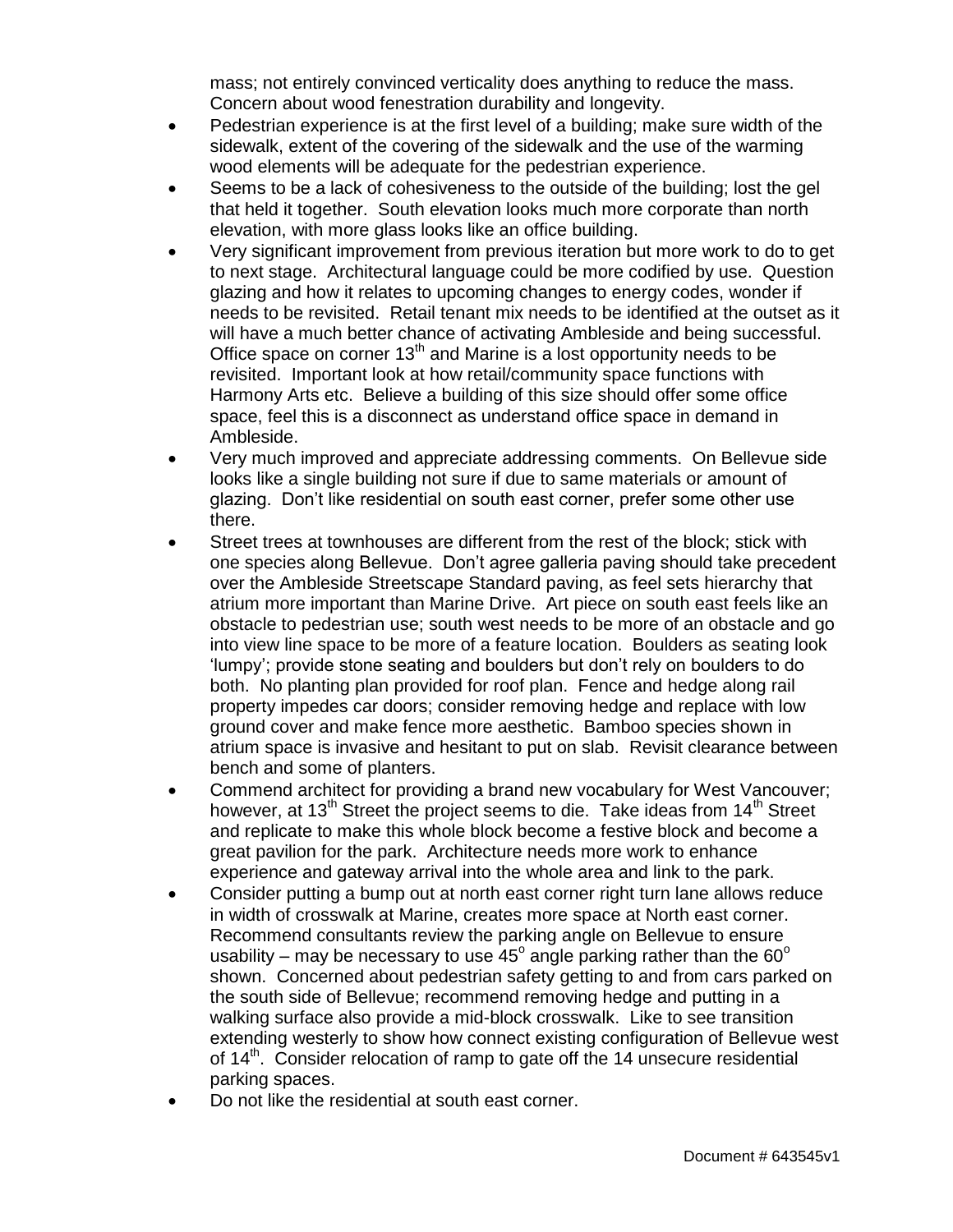- Reduced building height directed by Council is achieved by taking off one floor, reducing the residential floor to ceiling heights by 1 ft. plus significantly downsizing the roof top mechanical structure.
- Building improved significantly; still somewhat conceptual and look forward to further development. Gateway aspect needs more work, materiality relentless and glazing needs to be addressed to give the building more of a break up. Consider breaking the two buildings using canopies for covered outdoor space and give more of a real break.

The presenters provided clarification and responded to some of the comments supplied.

Councillor Soprovich advised that he wants the process to be transparent and is concerned that what is stated around table tonight used in full statement for staff to move forward and not miss anything in presentation to Council. He questioned staff that if work with Grosvenor would be based on information tonight and when will it be coming back to this Committee. Geri Boyle advised that unadopted minutes would be provided in the report to Council that staff is targeting for June 17 and that Council would set the next steps for the project. If Council concurs and the material is ready, the project could possibly proceed to final development permit level drawings for DRC review at its meeting in July or September.

Councillor Cameron referred to the previous meeting in which staff had asked the Committee to comment on the proposed height and density and if appropriate for this site. He asked the Committee to clarify their views on these two issues. The Chair asked if anyone had comments on height and density, it was commented that massing is more the concern.

### **Resolution:**

It was Moved and Seconded:

- THAT the Design Review has reviewed the Mixed Use Development for Grosvenor Capital Corporation at 1300 Block Marine Drive and recommends that the project advances to Development Permit level drawings for further Committee review considering the following comments:
- e ateway aspect at 13<sup>th</sup> Street addressing form, traffic pattern, character and use;
- integrating of more office space in the building, not at grade;
- do not agree with the residential at grade;
- $\bullet$  to animate 13<sup>th</sup> Street, with the opportunity to increase connectivity to Ambleside Park;
- look at legibility of materials and uses to contain residential character distinct from other uses;
- further design development to address the coherence of the horizontal and vertical elements;
- consider increasing number of residential units within the same square footage;
- provide review of target proposal for tenant mix; and
- to consider the hierarchy of the paving.

### **CARRIED**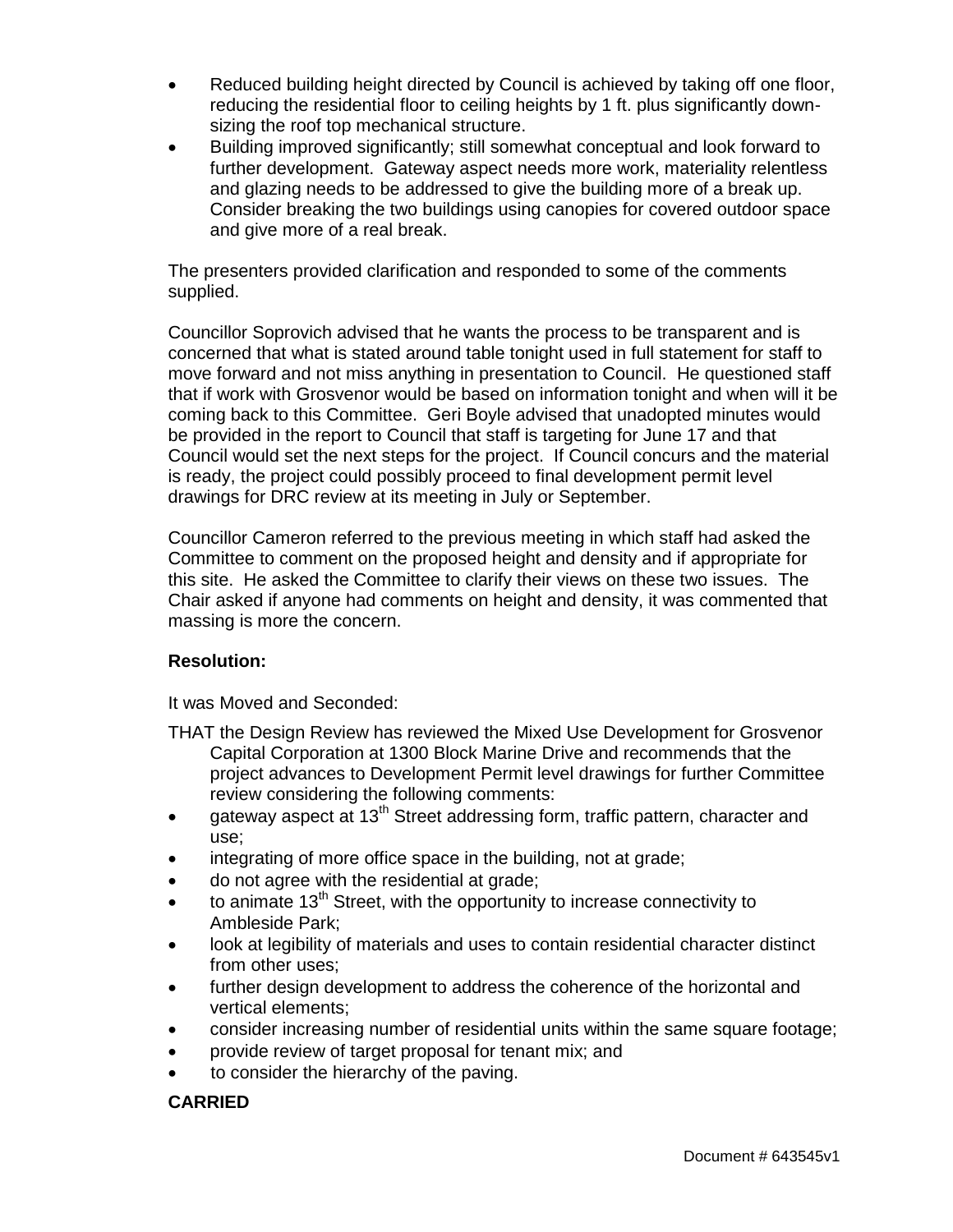# **APPENDIX D – Application timeline**

| #  | <b>Date</b>      | <b>Milestone &amp; Description</b>                                                                                        |  |
|----|------------------|---------------------------------------------------------------------------------------------------------------------------|--|
| 1  | 18 Oct 2012      | Complete application received.                                                                                            |  |
| 2  | 19 Nov 2012      | RTC #1 - Council authorized public consultation.                                                                          |  |
| 3  | 13 Dec 2012      | DRC #1 - Recommended resubmission.                                                                                        |  |
| 4  | 17 Jan 2013      | Open House #1 - WVCC Atrium                                                                                               |  |
| 5  | 19 Jan 2013      | Open House #2 - WVCC Atrium                                                                                               |  |
| 6  | 23 Jan 2013      | Public Meeting #1 - Kay Meek                                                                                              |  |
| 7  | 4 Mar 2013       | RTC #2 - Presented consultation results and Council affirmed<br>direction for revisions.                                  |  |
| 8  | 13 May 2013      | RTC #3 – Returns revised concepts to Council, referred to DRC, set<br>next steps.                                         |  |
| 9  | 30 May 2013      | DRC #2 - Recommended advancement to development permit<br>drawings.                                                       |  |
| 10 | 17 Jun 2013      | RTC #4 - Recommends application advance in approval process.                                                              |  |
| 11 | 22 Jul 2013 *    | RTC #5 - Progress report on Community Amenity Contribution.                                                               |  |
| 12 | 22 Jul 2013 *    | RTC #6 - Lane closure process.                                                                                            |  |
| 13 | 25 Jul 2013 *    | DRC #3 - Review of progress on final revisions directed by Council in<br>June.                                            |  |
| 14 | Sep / Oct 2013 * | RTC #7 – Council receives draft bylaws (may give $1st$ reading)                                                           |  |
| 15 | <b>TBD</b>       | Open House #3 - Public information meeting (pre-public hearing)                                                           |  |
| 16 | <b>TBD</b>       | Open House #4 - Public information meeting (pre-public hearing)                                                           |  |
| 17 | Oct 2013 *       | <b>Public Hearing</b>                                                                                                     |  |
| 18 | Oct / Nov 2013 * | Council may give $2^{nd}$ and $3^{rd}$ reading                                                                            |  |
| 19 | conditional      | RTC #8 - Confirms conditions precedent to adoption have been met<br>(adoption of bylaws and development permit issuance). |  |

 $\overline{a}$ 

<sup>\*</sup> Dates are tentative.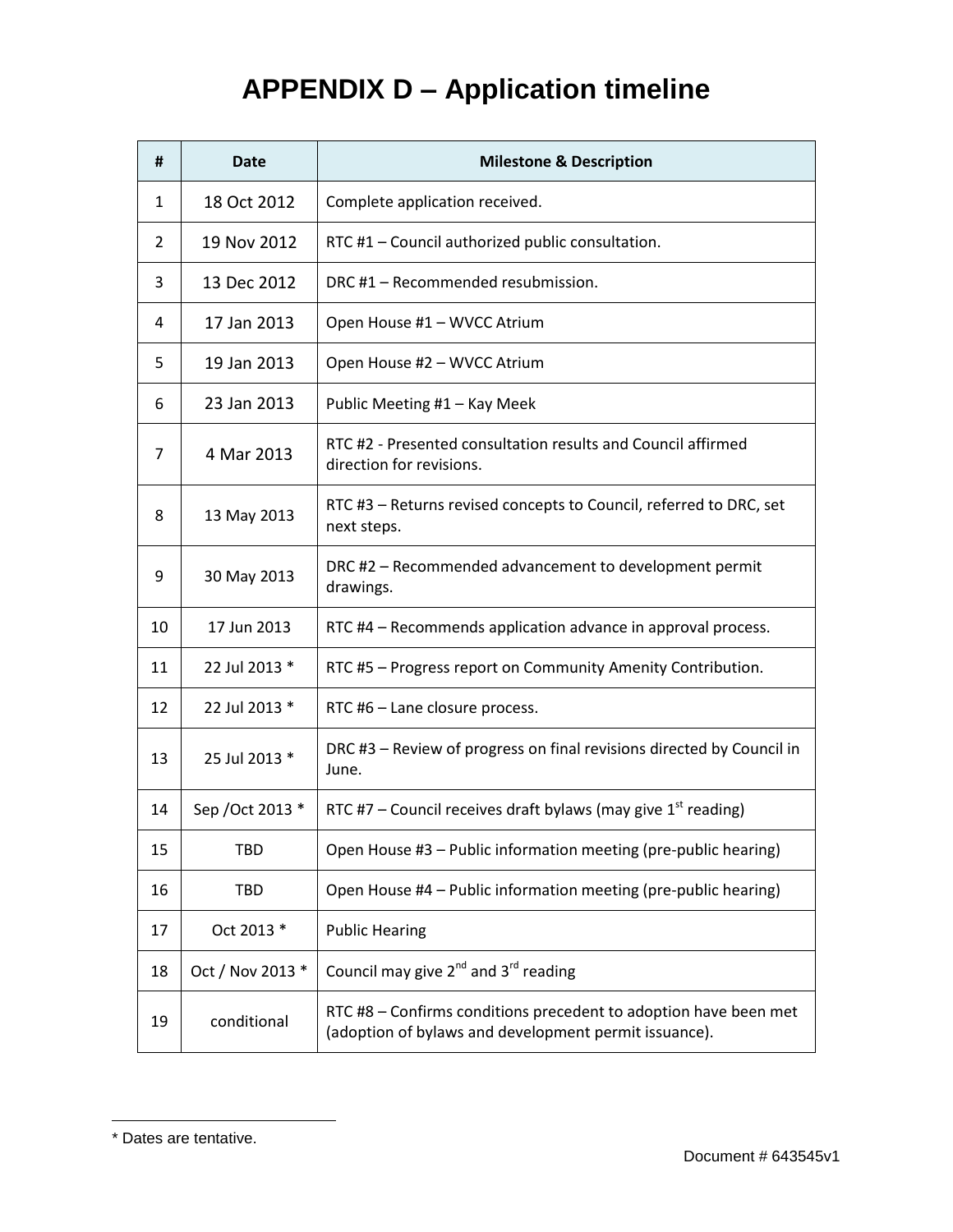## **APPENDIX E – Project data sheet**

|                                                               | Original              | <b>Revised (May)</b> | <b>Difference</b>       |
|---------------------------------------------------------------|-----------------------|----------------------|-------------------------|
| <b>FAR</b>                                                    | 2.99                  | 2.90                 | (0.09)                  |
| <b>Net Floor Area</b>                                         | 256,060 sq ft         | 248,307 sq ft        | $(7,753 \text{ sq ft})$ |
| "Visible" FAR <sup>1</sup>                                    | 2.99                  | 2.86 <sup>1</sup>    | (0.13)                  |
| <b>Height, Storeys</b>                                        |                       |                      |                         |
| West Building (14 <sup>th</sup> )                             | 8 storeys             | 7 storeys            | (1 storey)              |
| East Building (13 <sup>th</sup> )                             | 7 storeys             | 6 storeys            | (1 storey)              |
| Height, Feet <sup>2</sup>                                     |                       |                      |                         |
| West Building (14th) <sup>2</sup>                             | 106.25 ft $3$         | 79.00 ft 4           | (27.25 ft)              |
| East Building $(13^{th})^2$                                   | 94.75 ft <sup>3</sup> | 68.50 ft 4           | (26.25 ft)              |
| <b>Floor-to-Ceiling Height</b>                                |                       |                      |                         |
| <b>Residential</b>                                            | 11.50 ft              | 10.50 ft             | (1.00 ft)               |
| <b>Rooftop Mechanical</b>                                     | 11.50 ft              | 8.00 ft              | (3.50 ft)               |
| <b>Footprint, Rooftop</b><br><b>Mechanical (per building)</b> | $\sim$ 2065 sq ft     | $\sim$ 340 sq ft     | $(-1725 \text{ sq ft})$ |
| <b>Residential Units</b>                                      |                       |                      |                         |
| <b>Number</b>                                                 | 88 units              | 100 units            | 12 units                |
| Net Average Size <sup>5</sup>                                 | 2084 sq ft            | 1771 sq ft           | (313 sq ft)             |
| <b>Residential Floor Area<sup>6</sup></b>                     | 212,810 sq ft         | 208,371 sq ft        | (4439 sq ft)            |
| <b>Townhouse Floor Area</b>                                   | nil                   | 7,790 sq ft          | 7,790 sq ft             |
| <b>CRU Floor Area</b>                                         | 43,250 sq ft          | 35,482 sq ft         | $(7,768 \text{ sq ft})$ |
| <b>Office Floor Area</b>                                      | nil                   | 4,454 sq ft          | 4,454 sq ft             |

 $\overline{a}$  $1$  With the introduction of two-level townhouses within the existing commercial ceiling height in the vicinity of 13th & Bellevue, the portion of FAR attributed to the second level of the townhouses is in effect incorporated into the existing massing of the building and is not "visible" FAR.<br><sup>2</sup> Building boights have been permalized to use the grade at Merine Drive at the

Building heights have been normalized to use the grade at Marine Drive at the Galleria (16.75 ft), being

the approximate mid-point grade of the block.<br><sup>3</sup> Includes the previous rooftop mechanical penthouse due to its significant height and size.

<sup>&</sup>lt;sup>4</sup> Excludes the rooftop mechanical penthouse due to it being relocated to elsewhere in the building, and

excludes the revised elevator overrun due to the reduction in its size and height.<br><sup>5</sup> Excludes common hallways and building circulation space, as is standard. Previously some measures of average unit size may have included some of these elements.

<sup>&</sup>lt;sup>6</sup> Includes all residential floor area, including two-level townhouses.